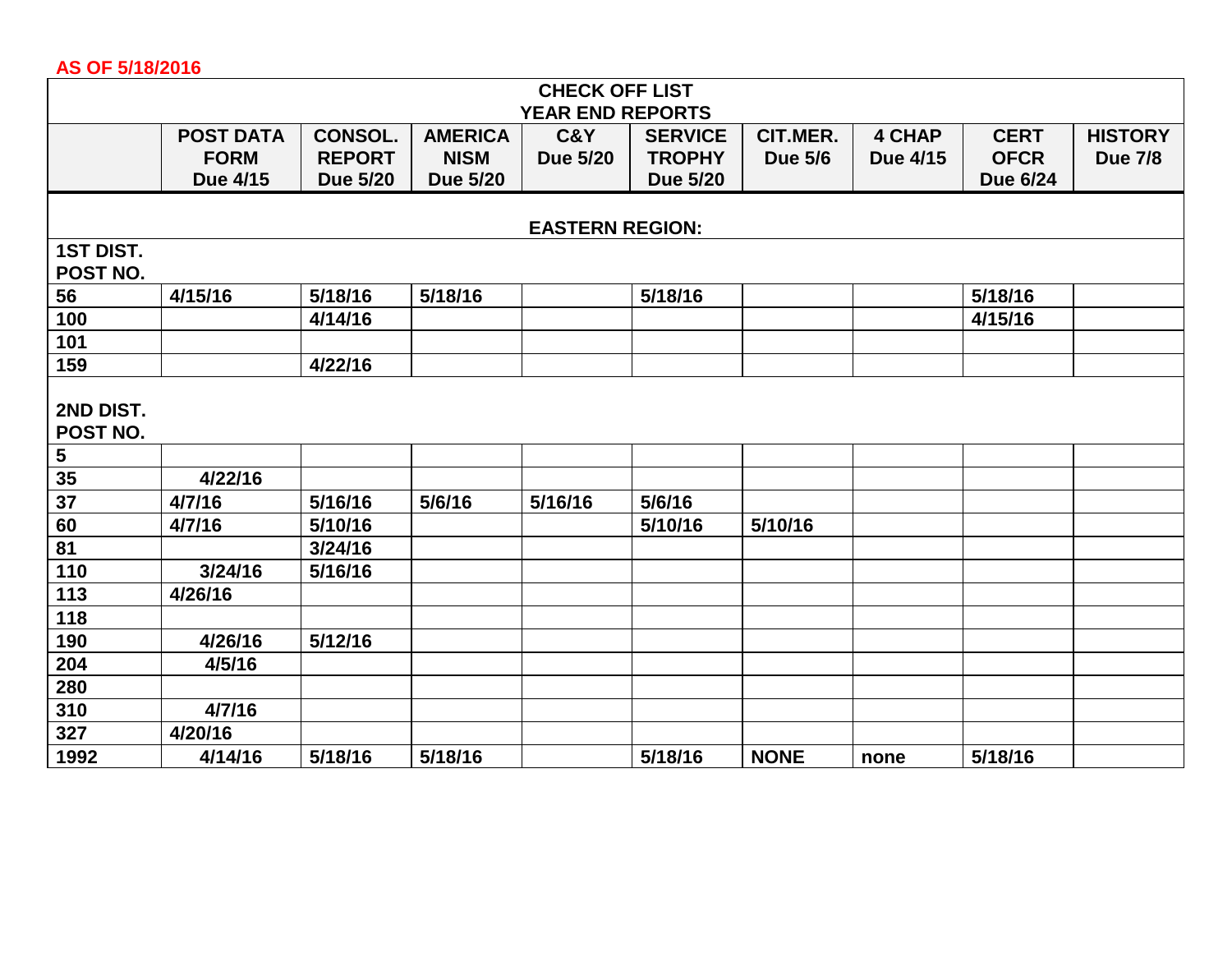|           | <b>POST DATA</b> | <b>CONSOL.</b>  | AMER.           | C&Y             | VA&R            | CIT.MER.       | <b>4 CHAP</b> | <b>CERT</b> | <b>HISTORY</b> |
|-----------|------------------|-----------------|-----------------|-----------------|-----------------|----------------|---------------|-------------|----------------|
|           | <b>FORM</b>      | <b>REPORT</b>   | <b>Due 5/20</b> | <b>Due 5/20</b> | <b>Due 5/20</b> | <b>Due 5/6</b> | Due 4/15      | <b>OFCR</b> | <b>Due 7/8</b> |
|           | Due 4/15         | <b>Due 5/20</b> |                 |                 |                 |                |               | Due 6/24    |                |
| 3RD DIST. |                  |                 |                 |                 |                 |                |               |             |                |
| POST NO.  |                  |                 |                 |                 |                 |                |               |             |                |
| 25        | 3/31/16          | 5/18/16         |                 |                 |                 |                |               |             |                |
| 31        | 5/10/16          |                 |                 |                 |                 |                |               |             |                |
| 39        | 4/14/16          | 5/18/16         | 5/18/16         |                 |                 |                |               |             |                |
| 48        | 4/18/16          |                 | 5/18/16         |                 |                 |                |               |             |                |
| 61        | 4/14/16          |                 |                 |                 |                 |                |               |             |                |
| 67        |                  |                 |                 |                 |                 |                |               |             |                |
| 75        | 4/14/16          | 4/14/16         | 4/14/16         | 4/14/16         | 4/14/16         |                |               | 4/14/16     |                |
| 83        | 3/31/16          | 5/10/16         |                 | 5/10/16         |                 |                |               | 5/10/16     |                |
| 165       | 4/14/16          |                 |                 |                 |                 |                |               |             |                |
| 172       |                  | 5/18/16         |                 |                 |                 |                |               |             |                |
| 255       | 4/18/16          | 4/18/16         |                 |                 |                 |                |               | 4/20/16     |                |
| 273       |                  | 4/14/16         |                 |                 |                 |                |               |             |                |
| 314       | 4/15/16          |                 |                 |                 |                 |                |               |             |                |
| 368       | No changes       |                 |                 |                 |                 |                |               |             |                |
| 1776      | 4/27/16          | 4/27/16         | 4/27/16         | 4/27/16         | 4/27/16         | none           | none          | 4/29/16     |                |
| 1991      | 4/12/16          |                 |                 |                 |                 |                |               | 4/12/16     |                |
| 1997      |                  |                 |                 |                 |                 |                |               |             |                |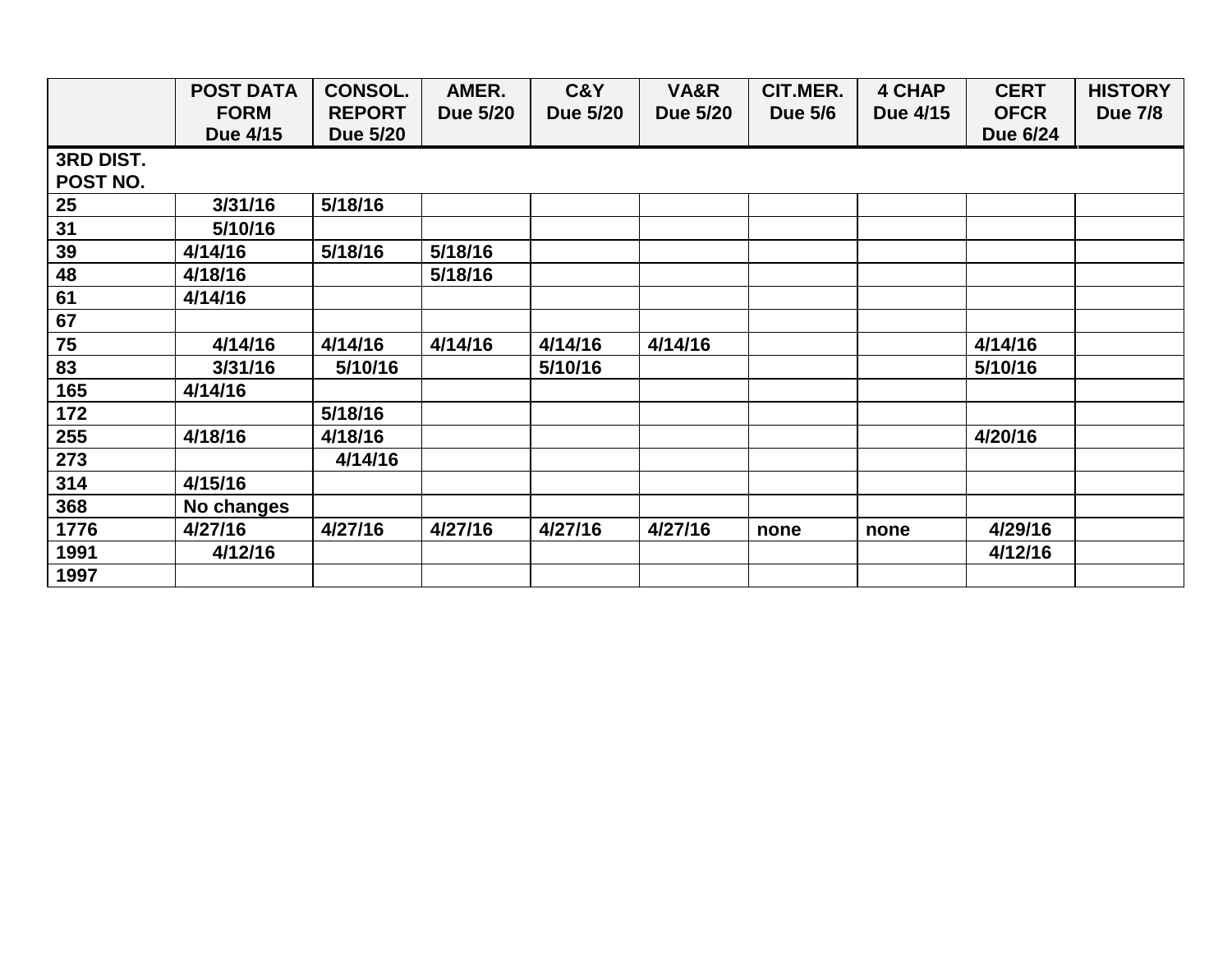|                              | <b>POST DATA</b><br><b>FORM</b><br>Due 4/15 | <b>CONSOL.</b><br><b>REPORT</b><br><b>Due 5/20</b> | AMER.<br>Due 5/20 | C&Y<br><b>Due 5/20</b> | VA&R<br>Due 5/20 | CIT.MER.<br><b>Due 5/6</b> | <b>4 CHAP</b><br>Due 4/15 | <b>CERT</b><br><b>OFCR</b><br>Due 6/24 | <b>HISTORY</b><br><b>Due 7/8</b> |
|------------------------------|---------------------------------------------|----------------------------------------------------|-------------------|------------------------|------------------|----------------------------|---------------------------|----------------------------------------|----------------------------------|
| <b>4TH DIST.</b><br>POST NO. |                                             |                                                    |                   |                        |                  |                            |                           |                                        |                                  |
| $\boldsymbol{2}$             |                                             | 5/10/16                                            | 5/10/16           | 5/10/16                | 5/10/16          |                            |                           |                                        |                                  |
| 46                           | 4/18/16                                     | 4/18/16                                            | 4/18/16           | 4/18/16                | 4/18/16          |                            |                           | 4/18/16                                |                                  |
| 49                           | 3/24/16                                     | 5/18/16                                            | 5/18/16           | 5/18/16                | 5/18/16          |                            |                           | 5/18/16                                |                                  |
| 57                           | 4/28/16                                     | 4/28/16                                            | 4/28/16           | 4/28/16                | 4/28/16          |                            | 4/14/16                   | 4/28/16                                |                                  |
| 73                           |                                             |                                                    |                   |                        |                  |                            |                           | 5/18/16                                |                                  |
| 88                           |                                             | 5/18/16                                            | 5/18/16           | 5/18/16                | 5/18/16          | <b>None</b>                | <b>None</b>               |                                        | none                             |
| 120                          | 5/2/16                                      |                                                    |                   |                        |                  |                            |                           |                                        |                                  |
| 146                          | 4/19/16                                     |                                                    |                   |                        |                  |                            |                           |                                        |                                  |
| 149                          | 3/31/16                                     |                                                    |                   |                        |                  |                            |                           |                                        |                                  |
| 151                          | 4/14/16                                     | 4/14/16                                            | 4/14/16           | 4/14/16                | 4/14/16          |                            |                           | 4/14/16                                |                                  |
| 160                          | 3/28/16                                     | 5/2/16                                             | 5/2/16            | 5/6/16                 | 5/2/16           |                            |                           | 3/28/16                                |                                  |
| 191                          | 5/6/16                                      | 5/6/16                                             |                   |                        |                  |                            |                           |                                        |                                  |
| 264                          |                                             |                                                    |                   |                        |                  |                            |                           |                                        |                                  |
| 276                          | 3/24/16                                     | 3/24/16                                            |                   |                        | 3/24/16          |                            |                           | 3/24/16                                |                                  |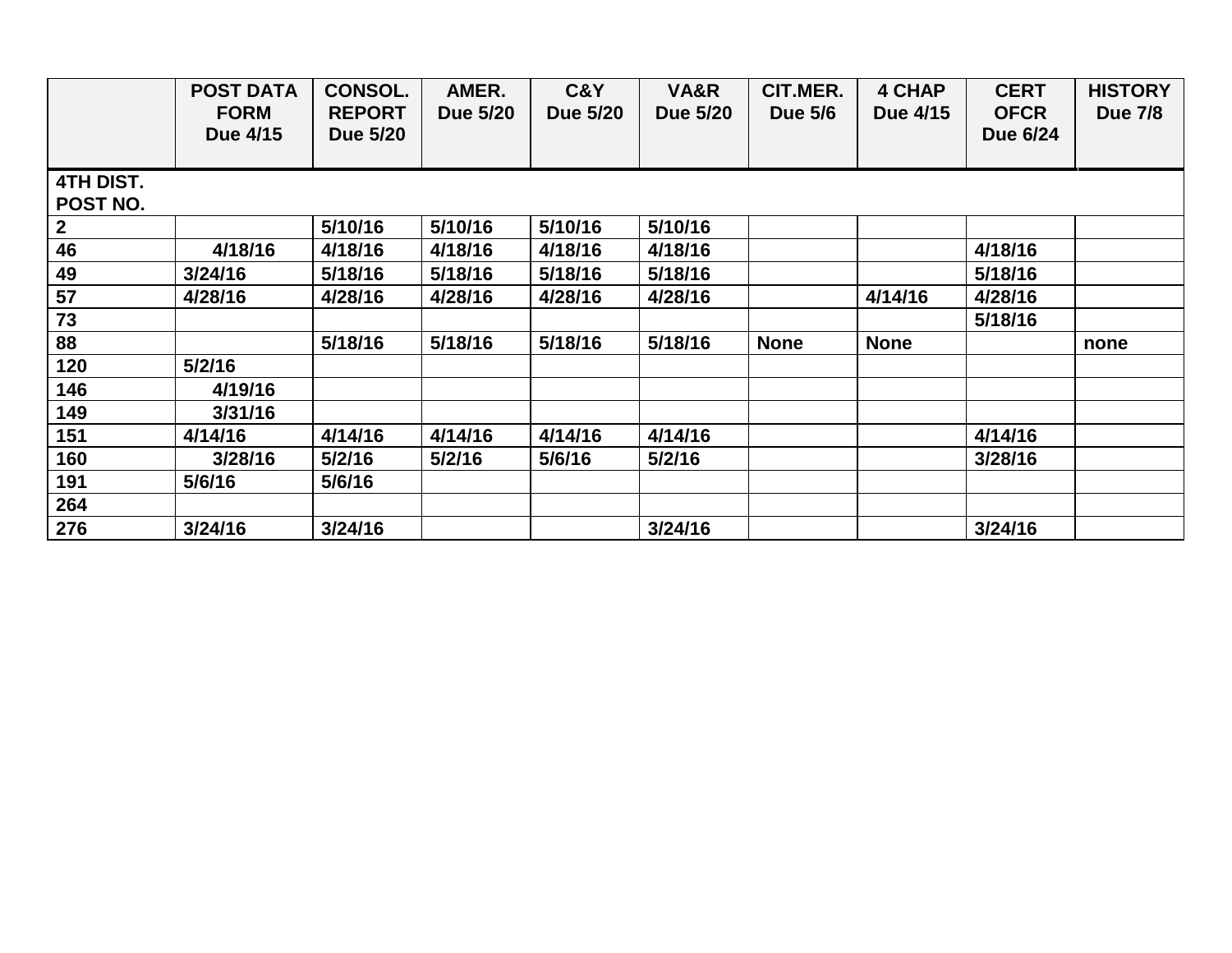|                        | <b>POST DATA</b><br><b>FORM</b> | <b>CONSOL.</b>                   | AMER.           | C&Y             | VA&R            | CIT.MER.       | <b>4 CHAP</b> | <b>CERT</b><br><b>OFCR</b> | <b>HISTORY</b> |
|------------------------|---------------------------------|----------------------------------|-----------------|-----------------|-----------------|----------------|---------------|----------------------------|----------------|
|                        | Due 4/15                        | <b>REPORT</b><br><b>Due 5/20</b> | <b>Due 5/20</b> | <b>Due 5/20</b> | <b>Due 5/20</b> | <b>Due 5/6</b> | Due 4/15      | Due 6/24                   | <b>Due 7/8</b> |
| 11TH DIST.<br>POST NO. |                                 |                                  |                 |                 |                 |                |               |                            |                |
|                        | 4/16/16                         |                                  |                 |                 |                 |                |               |                            |                |
| 38                     |                                 |                                  |                 |                 |                 |                |               |                            |                |
| 84                     |                                 | 5/18/16                          | 5/18/16         | 5/18/16         | 5/18/16         |                |               |                            |                |
| 87                     | 5/16/16                         | 5/16/16                          | 5/16/16         | 5/16/16         | 5/16/16         |                |               |                            |                |
| 91                     |                                 |                                  |                 |                 |                 |                |               |                            |                |
| 108                    | 5/6/16                          | 5/6/16                           | 5/6/16          |                 | 5/6/16          |                |               | 5/6/16                     |                |
| 125                    |                                 |                                  |                 |                 |                 |                |               |                            |                |
| 136                    |                                 |                                  |                 |                 |                 |                |               |                            |                |
| 137                    |                                 | 5/16/16                          |                 |                 | 5/12/16         |                |               |                            |                |
| 144                    | 4/5/16                          | 5/18/16                          | 4/18/16         | 4/18/16         | 4/18/16         |                |               | 5/12/16                    |                |
| 186                    | 3/28/16                         | 4/7/16                           |                 |                 | 4/18/16         |                |               |                            |                |
| 189                    |                                 |                                  |                 |                 |                 |                |               |                            |                |
| 201                    | 4/19/16                         | 4/19/16                          | 4/19/16         |                 | 4/19/16         |                |               | 4/20/16                    |                |
| 210                    | 5/6/16                          | 5/6/16                           | 5/6/16          | 5/6/16          | 5/6/16          |                |               |                            |                |
| 233                    | 5/12/16                         | 5/12/16                          |                 |                 |                 |                |               | 5/12/16                    |                |
| 242                    | 4/15/16                         |                                  |                 |                 |                 |                |               |                            |                |
| 244                    | 3/31/16                         |                                  |                 |                 |                 |                | <b>None</b>   |                            |                |
| 284                    | 3/17/16                         | 5/18/16                          | 5/18/16         | 5/18/16         | 5/18/16         |                | 3/28/16       | 5/18/16                    |                |
| 354                    |                                 |                                  |                 |                 |                 |                |               |                            |                |
| 361                    | 3/31/16                         | 5/2/16                           | 4/26/16         | 4/26/16         | 4/26/16         |                |               | 4/26/16                    |                |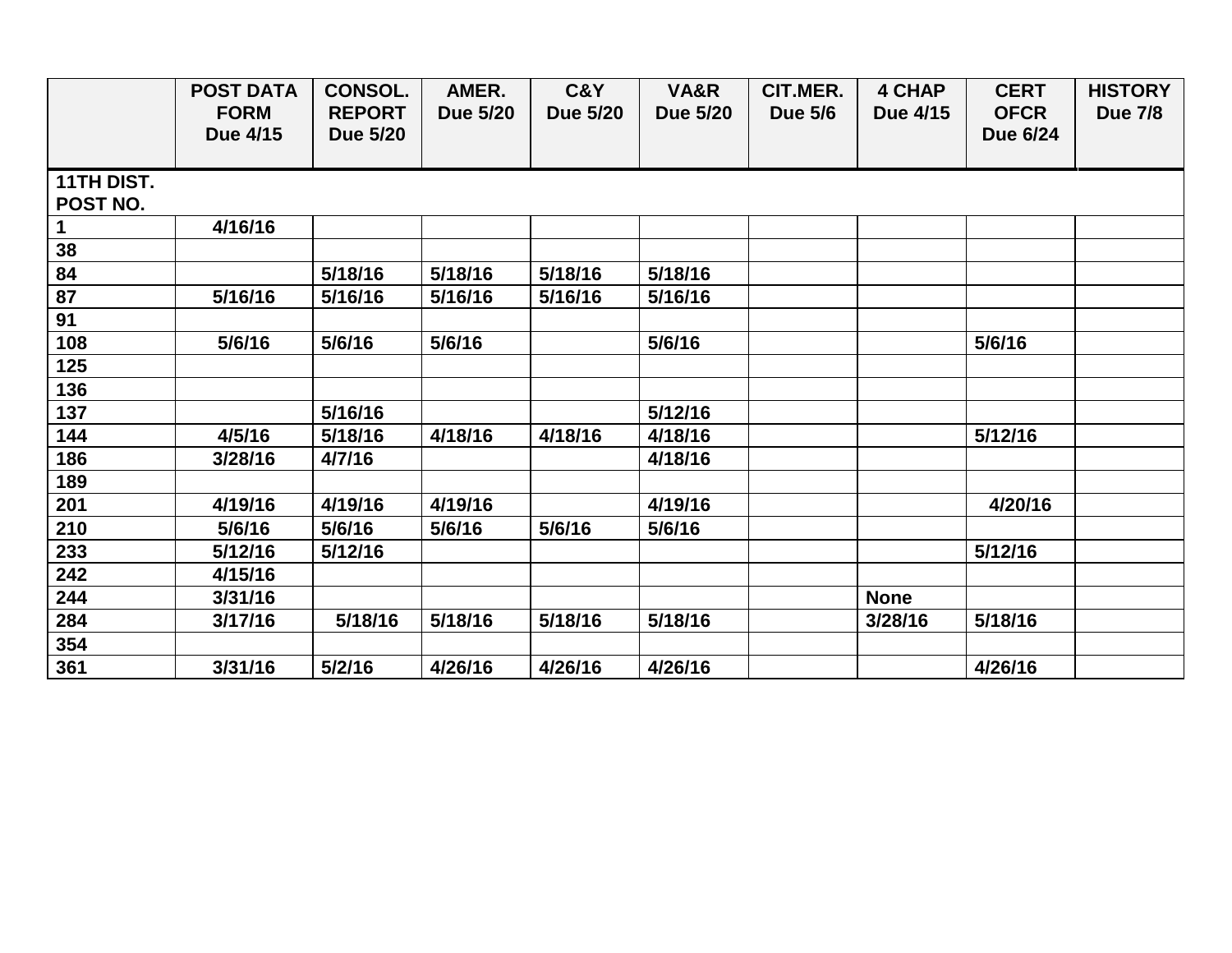|            | <b>POST DATA</b> | <b>CONSOL.</b>  | AMER.           | C&Y                     | VA&R            | CIT.MER.       | <b>4 CHAP</b> | <b>CERT</b> | <b>HISTORY</b> |
|------------|------------------|-----------------|-----------------|-------------------------|-----------------|----------------|---------------|-------------|----------------|
|            | <b>FORM</b>      | <b>REPORT</b>   | <b>Due 5/20</b> | <b>Due 5/20</b>         | <b>Due 5/20</b> | <b>Due 5/6</b> | Due 4/15      | <b>OFCR</b> | <b>Due 7/8</b> |
|            | Due 4/15         | <b>Due 5/20</b> |                 |                         |                 |                |               | Due 6/24    |                |
| 12TH DIST. |                  |                 |                 |                         |                 |                |               |             |                |
| POST NO.   |                  |                 |                 |                         |                 |                |               |             |                |
| 55         | 4/14/16          | 5/18/16         | 5/18/16         | 5/18/16                 | 5/18/16         |                |               | 5/18/16     |                |
| 64         |                  | 5/18/16         |                 |                         |                 |                |               |             |                |
| 82         | 3/24/16          |                 |                 |                         |                 |                |               | 3/24/16     |                |
| 86         |                  |                 |                 |                         |                 |                |               |             |                |
| 89         | 4/14/16          | 5/18/16         | 5/18/16         |                         | 5/18/16         |                |               | 5/18/16     |                |
| 117        |                  |                 |                 |                         |                 |                |               |             |                |
| 148        | 5/16/16          | 5/12/16         | 5/16/16         | 5/16/16                 | 5/16/16         |                |               | 5/16/16     |                |
| 221        |                  |                 |                 |                         |                 |                |               |             |                |
| 241        |                  |                 |                 |                         |                 |                |               |             |                |
| 252        |                  | 5/10/16         |                 |                         |                 |                |               |             |                |
| 320        | 5/18/16          | 5/16/16         | 5/16/16         | 5/18/16                 | 5/16/16         |                |               | 5/16/16     |                |
| 329        | 4/8/16           |                 |                 |                         |                 |                |               |             |                |
| 401        | 5/10/16          | 5/10/16         | 5/10/16         | 4/12/16                 | 5/10/16         |                |               | 5/10/16     |                |
|            |                  |                 |                 |                         |                 |                |               |             |                |
|            |                  |                 |                 | <b>NORTHERN REGION:</b> |                 |                |               |             |                |
| 13TH DIST. |                  |                 |                 |                         |                 |                |               |             |                |
| POST NO.   |                  |                 |                 |                         |                 |                |               |             |                |
| 74         |                  |                 |                 |                         |                 |                |               |             |                |
| 90         | 4/21/16          | 5/16/16         | 5/16/16         | 5/16/16                 | 5/16/16         |                |               | 5/16/16     |                |
| 116        | 3/17/16          | 5/6/16          | 4/18/16         | 4/19/16                 | 4/18/16         |                |               |             |                |
| 128        |                  |                 |                 |                         |                 |                |               |             |                |
| 156        | 3/28/16          | 5/6/16          | 5/2/16          | 3/31/16                 | 5/2/16          | <b>None</b>    | <b>None</b>   | 5/2/16      | <b>None</b>    |
| 157        | 4/5/16           | 5/16/16         |                 |                         |                 |                | 4/18/16       |             |                |
| 175        |                  | 5/18/16         |                 |                         |                 | 3/28/16        |               |             |                |
| 206        | 4/15/16          | 4/15/16         | 4/15/16         | 4/15/16                 | 4/15/16         |                |               | 4/15/16     |                |
| 215        | 3/31/16          | 3/31/16         | 4/5/16          | 3/31/16                 | 4/5/16          |                |               | 3/31/16     |                |
| 2003       | 4/19/16          |                 |                 |                         |                 |                |               |             |                |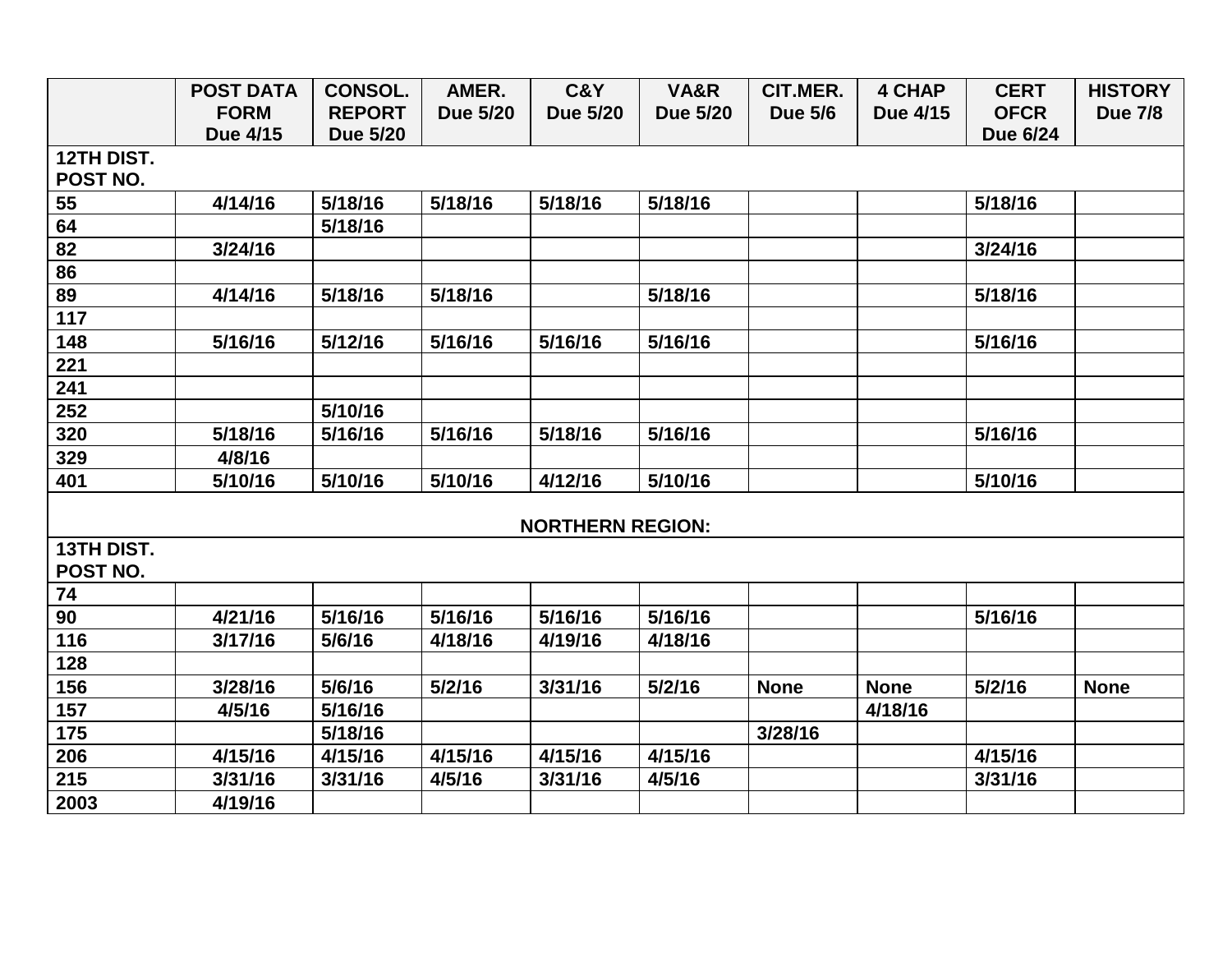|                          | <b>POST DATA</b> | <b>CONSOL.</b>  | AMER.           | C&Y             | VA&R            | CIT.MER.       | <b>4 CHAP</b> | <b>CERT</b> | <b>HISTORY</b> |
|--------------------------|------------------|-----------------|-----------------|-----------------|-----------------|----------------|---------------|-------------|----------------|
|                          | <b>FORM</b>      | <b>REPORT</b>   | <b>Due 5/20</b> | <b>Due 5/20</b> | <b>Due 5/20</b> | <b>Due 5/6</b> | Due 4/15      | <b>OFCR</b> | <b>Due 7/8</b> |
|                          | Due 4/15         | <b>Due 5/20</b> |                 |                 |                 |                |               | Due 6/24    |                |
|                          |                  |                 |                 |                 |                 |                |               |             |                |
| $14$ <sup>TH</sup> DIST. |                  |                 |                 |                 |                 |                |               |             |                |
| POST NO.                 |                  |                 |                 |                 |                 |                |               |             |                |
| 13                       |                  |                 |                 |                 |                 |                |               |             |                |
| 27                       | 3/24/16          | 5/10/16         | 5/10/16         |                 | 5/10/16         |                |               | 5/10/16     |                |
| 76                       | 3/17/16 &        | 5/18/16         | 5/18/16         | 5/18/16         | 5/18/16         |                |               |             |                |
|                          | 4/27/16          |                 |                 |                 |                 |                |               |             |                |
| 92                       |                  |                 |                 |                 |                 |                |               |             |                |
| 126                      | 3/24/16          | 5/16/16         |                 |                 |                 |                |               |             |                |
| 155                      | 3/17/16          | 3/31/16         | 3/31/16         | 3/31/16         | 3/31/16         | <b>NONE</b>    | <b>NONE</b>   | 3/31/16     | <b>NONE</b>    |
| 188                      | 3/17/16          | 5/18/16         |                 |                 |                 |                |               |             |                |
| 222                      |                  |                 |                 |                 |                 |                |               |             |                |
| 278                      | 4/15/16          | 4/15/16         | 4/15/16         |                 | 4/15/16         |                |               | 4/15/16     |                |
| 291                      |                  |                 |                 |                 |                 |                |               |             |                |
| 340                      | 4/12/16          | 5/10/16         | 5/10/16         | 5/10/16         | 5/10/16         |                |               |             |                |
| <b>15TH DIST.</b>        |                  |                 |                 |                 |                 |                |               |             |                |
| POST NO.                 |                  |                 |                 |                 |                 |                |               |             |                |
| 21                       | 4/12/16          | 5/12/16         | 5/12/16         | 5/12/16         | 5/12/16         |                |               |             |                |
| 22                       | 4/15/16          | 5/16/16         |                 |                 |                 |                |               |             |                |
| 41                       | 3/24/16          | 4/14/16         | 4/18/16         | 4/18/16         | 4/18/16         | <b>None</b>    | none          | 5/10/16     | none           |
| 53                       | 4/29/16          |                 |                 |                 |                 |                |               |             |                |
| $\overline{77}$          | 4/18/16          |                 |                 |                 |                 |                |               |             |                |
| 166                      | 4/14/16          |                 |                 |                 |                 |                |               |             |                |
| 199                      | 4/12/16          |                 |                 |                 |                 |                |               |             |                |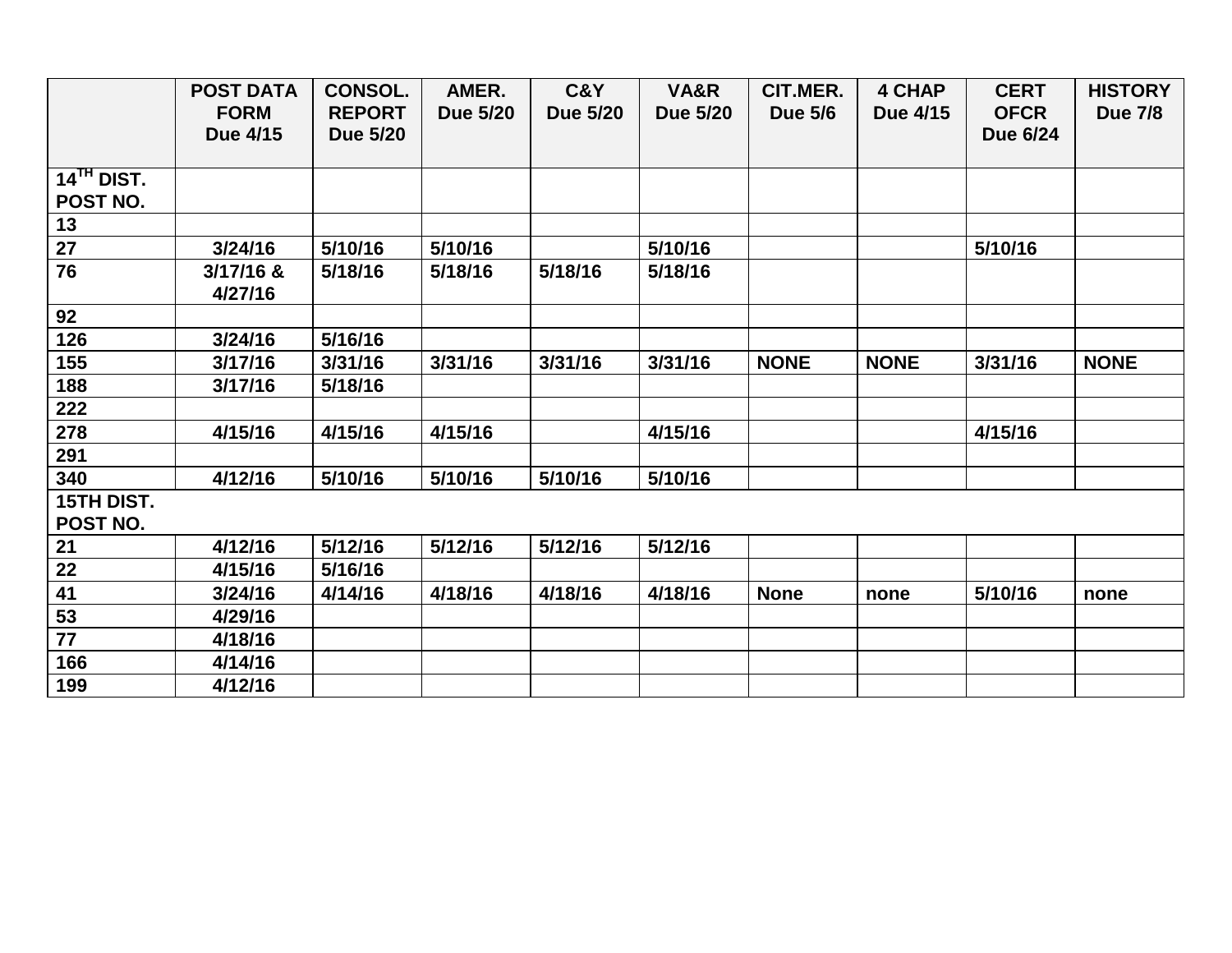|            | <b>POST DATA</b> | <b>CONSOL.</b> | AMER.           | C&Y             | VA&R            | CIT.MER.       | 4 CHAP      | <b>CERT</b> | <b>HISTORY</b> |
|------------|------------------|----------------|-----------------|-----------------|-----------------|----------------|-------------|-------------|----------------|
|            | <b>FORM</b>      | <b>REPORT</b>  | <b>Due 5/20</b> | <b>Due 5/20</b> | <b>Due 5/20</b> | <b>Due 5/8</b> | Due 4/15    | <b>OFCR</b> | <b>Due 7/8</b> |
|            | Due 4/15         | Due 5/20       |                 |                 |                 |                |             | Due 6/24    |                |
| 16TH DIST. |                  |                |                 |                 |                 |                |             |             |                |
| POST NO.   |                  |                |                 |                 |                 |                |             |             |                |
| 10         | 5/16/16          | 5/16/16        | 5/16/16         | 5/16/16         | 5/16/16         |                |             |             |                |
| 28         | 4/19/16          | 5/18/16        | 5/18/16         | 5/18/16         | 5/6/16          | 5/6/16         | none        |             | none           |
| 34         | 4/14/16          | 5/2/16         | 5/6/16          | 5/6/16          | 5/6/16          | <b>None</b>    | <b>None</b> |             | none           |
| 72         | 4/12/16          | 5/6/16         | 5/6/16          | 5/6/16          |                 |                |             |             |                |
| 114        |                  |                |                 |                 |                 |                |             |             |                |
| 150        | 4/15/16          |                |                 |                 |                 |                |             |             |                |
| 158        | 4/5/16           | 5/2/16         | 5/6/16          | 5/6/16          | 5/6/16          | <b>None</b>    | <b>None</b> |             |                |
| 247        | 5/10/16          | 5/18/16        | 5/18/16         | 5/10/16         | 4/14/16         | none           | 5/10/16     |             |                |
| 290        | 4/12/16          | 5/16/16        | 5/18/16         |                 | 5/18/16         |                |             | 5/18/16     |                |
| 293        |                  |                |                 |                 |                 |                |             |             |                |
| 295        |                  |                |                 |                 |                 |                |             |             |                |
| 330        | 4/22/16          |                |                 |                 |                 |                |             |             |                |
| 360        |                  | 4/26/16        |                 |                 |                 |                |             | 5/6/16      |                |
| 364        | 4/5/16           | 5/18/16        |                 | 5/18/16         |                 |                |             |             |                |
| 1799       | 4/14/16          | 5/18/16        |                 |                 |                 |                |             |             |                |
| 2001       | 4/14/16          |                |                 |                 |                 |                |             |             |                |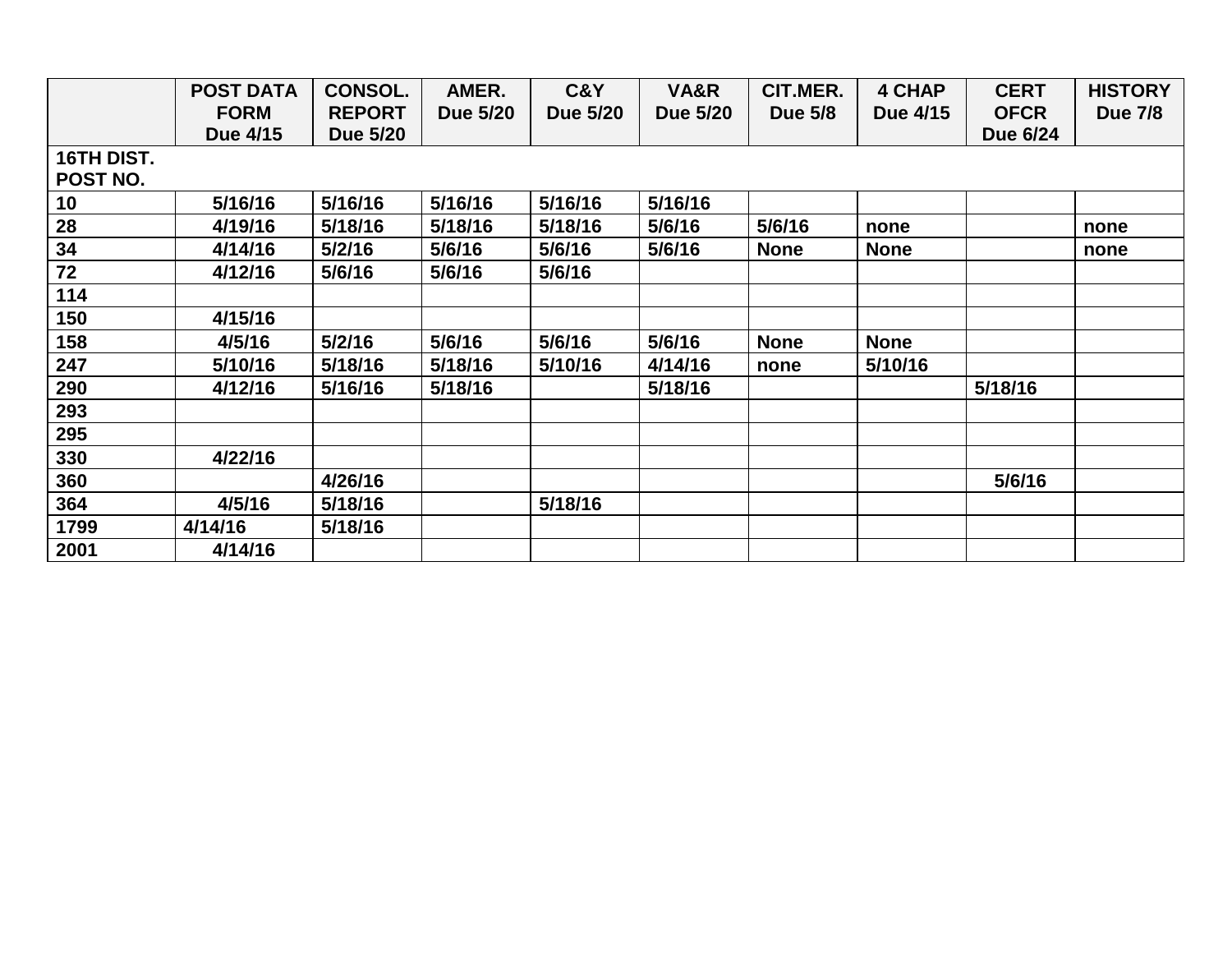|              | <b>POST DATA</b> | <b>CONSOL.</b> | AMER.    | C&Y             | VA&R     | CIT.MER.       | <b>4 CHAP</b> | <b>CERT</b> | <b>HISTORY</b> |
|--------------|------------------|----------------|----------|-----------------|----------|----------------|---------------|-------------|----------------|
|              | <b>FORM</b>      | <b>REPORT</b>  | Due 5/20 | <b>Due 5/20</b> | Due 5/20 | <b>Due 5/6</b> | Due 4/15      | <b>OFCR</b> | <b>Due 7/8</b> |
|              | Due 4/15         | Due 5/20       |          |                 |          |                |               | Due 6/24    |                |
| $17TH$ DIST. |                  |                |          |                 |          |                |               |             |                |
| POST NO.     |                  |                |          |                 |          |                |               |             |                |
| 24           | 4/12/16          | 4/26/16        | 4/28/16  | 4/28/16         | 4/28/16  |                |               | 5/18/16     |                |
| 44           |                  |                |          |                 |          |                |               |             |                |
| 85           |                  |                |          |                 |          |                |               |             |                |
| 123          |                  |                |          |                 |          |                |               |             |                |
| 129          |                  |                |          |                 |          |                |               |             |                |
| 130          |                  |                |          |                 |          |                |               |             |                |
| 139          | 4/12/16          |                |          |                 |          |                |               |             |                |
| 162          | 4/15/16          | 4/29/16        | 4/29/16  | 4/29/16         | 4/29/16  | <b>None</b>    | <b>None</b>   |             |                |
| 176          |                  |                |          |                 |          |                |               |             |                |
| 177          |                  |                |          |                 |          |                |               | 4/15/16     |                |
| 180          | 3/31/16          | 5/16/16        | 5/16/16  | 5/16/16         | 5/16/16  |                |               | 5/16/16     |                |
| 184          |                  | 5/16/16        |          |                 |          |                |               | 4/14/16     |                |
| 194          | 4/18/16          | 5/10/16        | 5/10/16  | 5/10/16         | 5/10/16  |                |               |             |                |
| 225          |                  |                |          |                 |          |                |               |             |                |
| 270          | 3/24/16          | 4/29/16        | 4/28/16  | 4/29/16         | 4/28/16  | 4/28/16        | 4/7/16        | 5/18/16     |                |
| 1775         | 5/18/16          | 5/16/16        | 5/18/16  |                 | 5/18/16  |                |               | 5/18/16     |                |
| 1976         |                  |                |          |                 |          |                |               |             |                |
| 1995         | 5/18/16          |                |          |                 |          |                |               |             |                |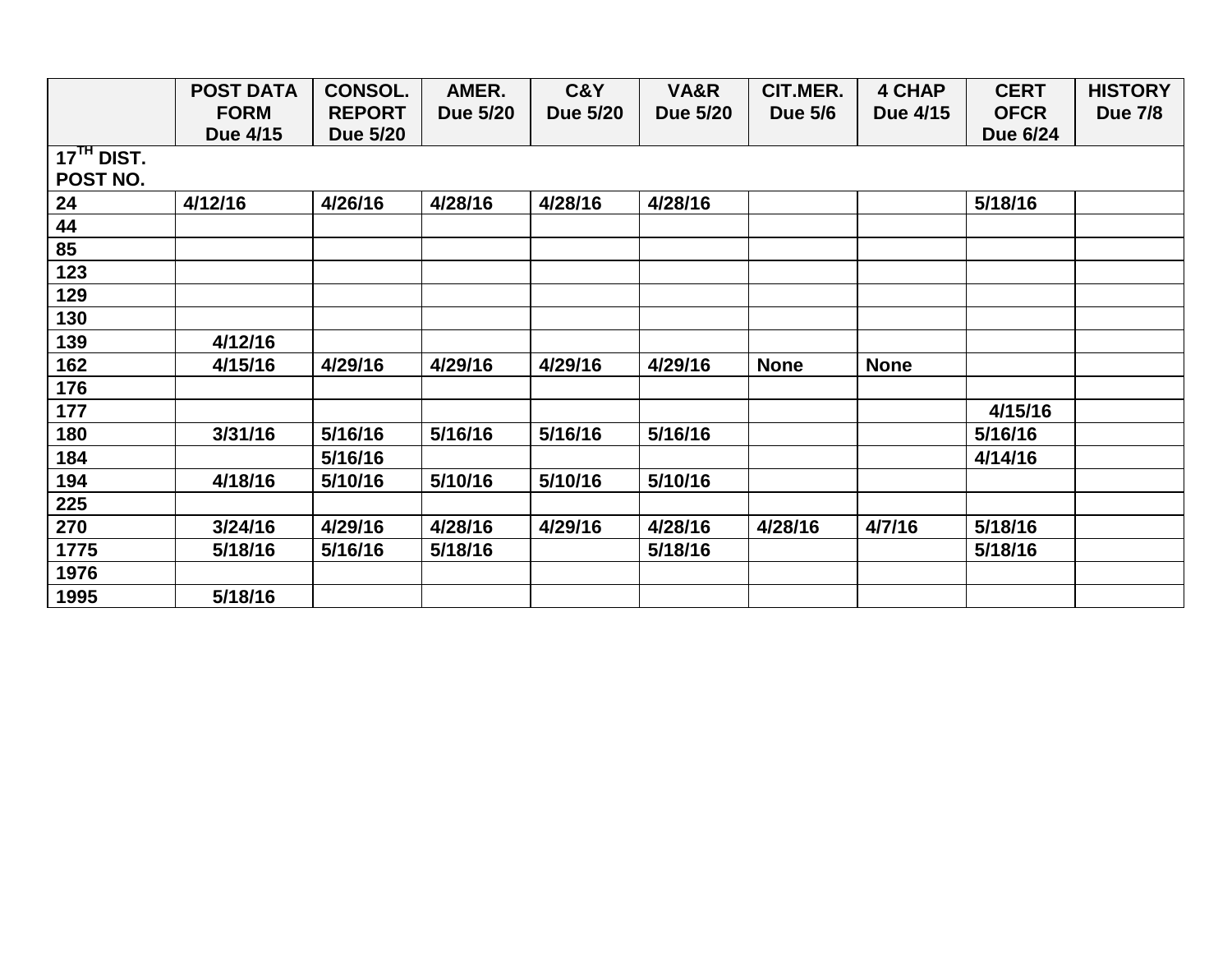|                  | <b>POST DATA</b> | <b>CONSOL.</b>  | AMER.           | C&Y                    | VA&R            | CIT.MER.       | <b>4 CHAP</b> | <b>CERT</b>     | <b>HISTORY</b> |
|------------------|------------------|-----------------|-----------------|------------------------|-----------------|----------------|---------------|-----------------|----------------|
|                  | <b>FORM</b>      | <b>REPORT</b>   | <b>Due 5/20</b> | <b>Due 5/20</b>        | <b>Due 5/20</b> | <b>Due 5/6</b> | Due 4/15      | <b>OFCR</b>     | <b>Due 7/8</b> |
|                  | Due 4/15         | <b>Due 5/20</b> |                 |                        |                 |                |               | <b>Due 6/24</b> |                |
|                  |                  |                 |                 | <b>WESTERN REGION:</b> |                 |                |               |                 |                |
| 5TH DIST.        |                  |                 |                 |                        |                 |                |               |                 |                |
| POST NO.         |                  |                 |                 |                        |                 |                |               |                 |                |
| 8                | 4/14/16          |                 |                 |                        |                 |                |               |                 |                |
| 32               |                  |                 |                 |                        |                 |                |               |                 |                |
| 40               | 4/15/16          |                 |                 |                        |                 |                |               |                 |                |
| 43               | 3/24/16          | 5/6/16          | 5/6/16          | 5/6/16                 | 5/6/16          |                |               |                 | none           |
| 45               | 5/12/16          | 4/26/16         | 5/12/16         | 5/12/16                | 5/12/16         |                |               | 5/12/16         |                |
| 50               |                  | 5/16/16         |                 |                        |                 |                |               |                 |                |
| 65               | 4/14/16          |                 |                 |                        |                 |                |               |                 |                |
| 79               | 3/24/16          | 5/12/16         | 5/12/16         | 5/12/16                | 5/12/16         |                |               |                 |                |
| 94               |                  |                 |                 |                        |                 |                |               |                 |                |
| 99               |                  |                 |                 |                        |                 |                |               |                 |                |
| 147              | 4/7/16           |                 |                 |                        |                 |                | none          |                 |                |
| 260              | 4/26/16          |                 |                 |                        |                 |                |               |                 |                |
| 342              | 3/24/16          | 4/12/16         | 4/12/16         | 4/12/16                |                 |                |               | 4/12/16         |                |
| <b>6TH DIST.</b> |                  |                 |                 |                        |                 |                |               |                 |                |
| POST NO.         |                  |                 |                 |                        |                 |                |               |                 |                |
| 6                | 4/7/16           |                 |                 |                        |                 |                |               |                 |                |
| 11               |                  |                 |                 |                        |                 |                |               |                 |                |
| 29               |                  |                 |                 |                        |                 |                |               |                 |                |
| 42               |                  |                 |                 |                        |                 |                |               |                 |                |
| $\overline{47}$  |                  |                 |                 |                        |                 |                |               |                 |                |
| 78               | 4/15/16          |                 |                 |                        |                 |                |               |                 |                |
| 96               | 3/31/16          | 3/31/16         |                 |                        | 3/31/16         |                |               | 3/31/16         |                |
| 105              | 3/24/16          |                 |                 |                        |                 |                |               |                 |                |
| 111              |                  |                 |                 |                        |                 |                |               |                 |                |
| 127              | 4/8/16           |                 |                 |                        |                 |                |               |                 |                |
| 232              | 4/12/16          |                 |                 |                        |                 |                |               |                 |                |
| 325              | 4/14/16          |                 |                 |                        |                 |                |               |                 |                |
| 1097             | 3/24/16          | 5/12/16         | 5/12/16         | 5/12/16                | 5/12/16         |                |               | 5/12/16         |                |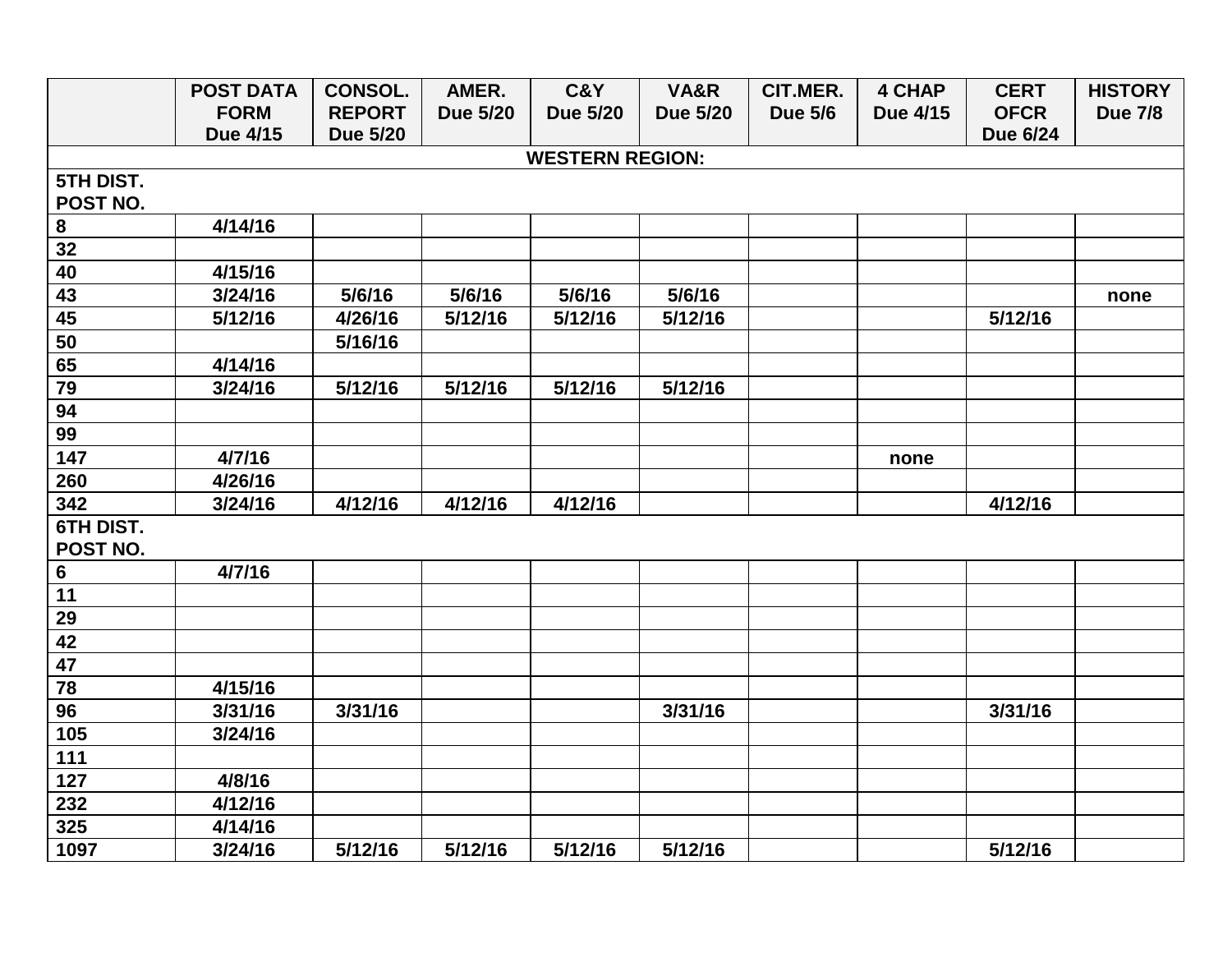|                | <b>POST DATA</b> | <b>CONSOL.</b>  | AMER.           | C&Y             | VA&R            | CIT.MER.       | <b>4 CHAP</b> | <b>CERT</b>     | <b>HISTORY</b> |
|----------------|------------------|-----------------|-----------------|-----------------|-----------------|----------------|---------------|-----------------|----------------|
|                | <b>FORM</b>      | <b>REPORT</b>   | <b>Due 5/20</b> | <b>Due 5/20</b> | <b>Due 5/20</b> | <b>Due 5/6</b> | Due 4/15      | <b>OFCR</b>     | <b>Due 7/8</b> |
|                | Due 4/15         | <b>Due 5/20</b> |                 |                 |                 |                |               | <b>Due 6/24</b> |                |
| 7TH DIST.      |                  |                 |                 |                 |                 |                |               |                 |                |
| POST NO.       |                  |                 |                 |                 |                 |                |               |                 |                |
| $\overline{7}$ | 3/24/16          |                 | 5/10/16         | 5/10/16         | 5/10/16         |                |               |                 |                |
| $\overline{9}$ | 3/24/16          |                 |                 |                 |                 |                |               | 3/24/16         |                |
| 18             | 4/26/16          |                 | 5/6/16          |                 | 5/6/16          | none           | none          |                 |                |
| 20             |                  |                 |                 |                 |                 |                |               |                 |                |
| 58             |                  |                 |                 |                 |                 |                |               |                 |                |
| 68             | 4/20/16          |                 |                 |                 |                 |                |               |                 |                |
| 229            | 5/18/16          |                 |                 |                 |                 |                |               | 5/18/16         |                |
| 245            |                  |                 |                 |                 |                 |                |               |                 |                |
| 311            |                  | 4/12/16         |                 |                 |                 |                |               |                 |                |
| $8TH$ DIST.    |                  |                 |                 |                 |                 |                |               |                 |                |
| POST NO.       |                  |                 |                 |                 |                 |                |               |                 |                |
| 12             | 3/24/16          | 5/10/16         | 5/10/16         |                 | 5/10/16         |                |               | 5/10/16         |                |
| 14             | 5/10/16          |                 |                 |                 |                 |                |               | 5/10/16         |                |
| 51             |                  |                 |                 |                 |                 |                |               |                 |                |
| 122            | 4/18/16          | 4/18/16         |                 |                 |                 |                |               |                 |                |
| 133            | 4/12/16          |                 |                 |                 |                 |                |               |                 |                |
| 135            |                  |                 |                 |                 |                 |                |               |                 |                |
| 164            |                  |                 |                 |                 |                 |                |               |                 |                |
| 185            | 4/5/16           | 5/16/16         |                 |                 |                 |                |               |                 |                |
| 208            | 3/24/16          | 5/16/16         |                 |                 |                 |                |               |                 |                |
| 227            |                  |                 |                 |                 |                 |                |               |                 |                |
| 243            | 5/2/16           | 5/2/16          | 5/2/16          | 5/2/16          |                 |                |               | 5/16/16         |                |
| 265            | 3/24/16          | 3/31/16         | 5/2/16          | 3/31/16         | 5/2/16          |                |               |                 |                |
|                |                  |                 |                 |                 |                 |                |               |                 |                |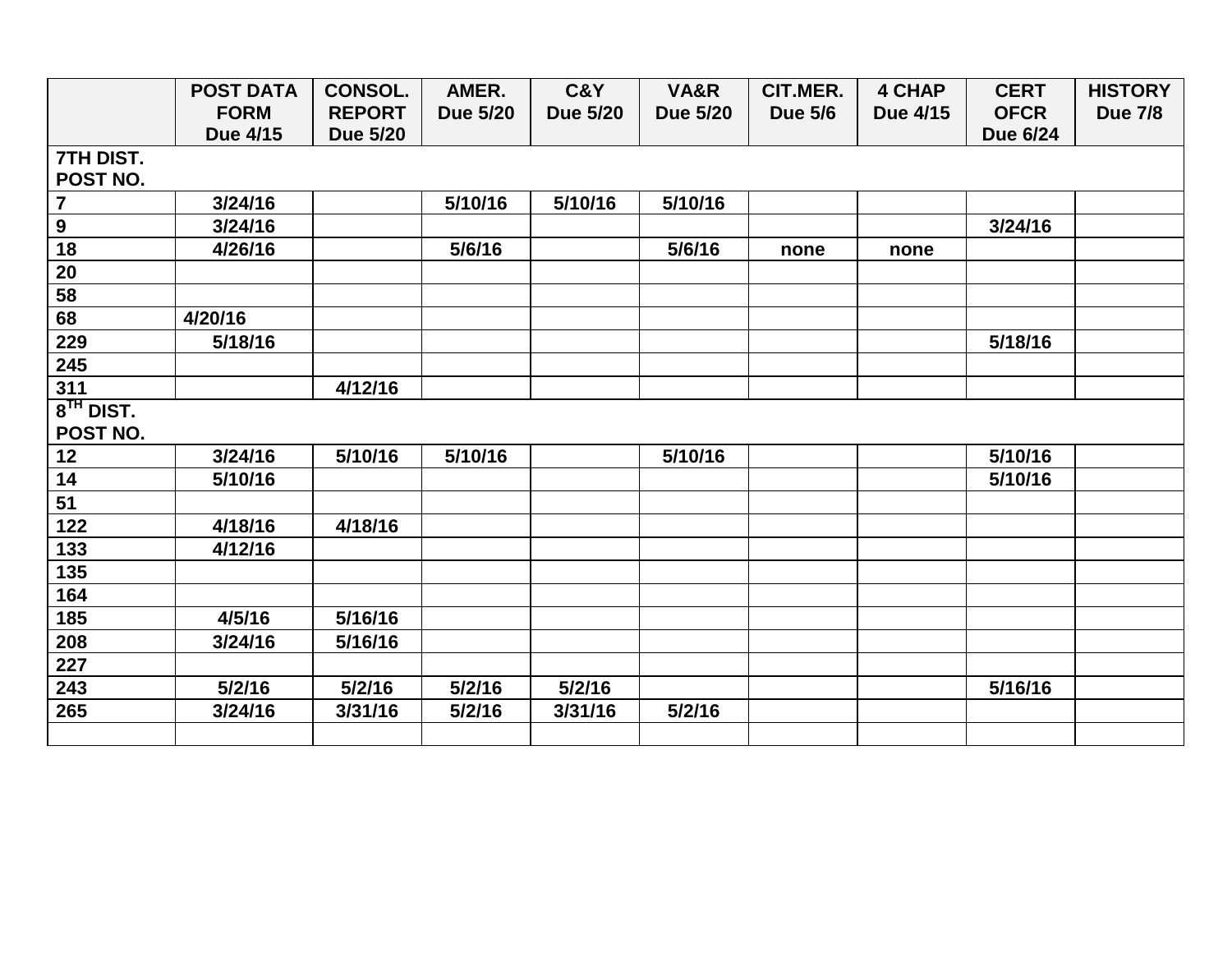|                         | <b>POST DATA</b> | <b>CONSOL.</b>  | AMER.           | C&Y             | VA&R            | CIT.MER.       | <b>4 CHAP</b> | <b>CERT</b>     | <b>HISTORY</b> |
|-------------------------|------------------|-----------------|-----------------|-----------------|-----------------|----------------|---------------|-----------------|----------------|
|                         | <b>FORM</b>      | <b>REPORT</b>   | <b>Due 5/20</b> | <b>Due 5/20</b> | <b>Due 5/20</b> | <b>Due 5/6</b> | Due 4/15      | <b>OFCR</b>     | <b>Due 7/8</b> |
|                         | Due 4/15         | <b>Due 5/20</b> |                 |                 |                 |                |               | <b>Due 6/24</b> |                |
| $9TH$ DIST.             |                  |                 |                 |                 |                 |                |               |                 |                |
| POST NO.                |                  |                 |                 |                 |                 |                |               |                 |                |
| $\mathbf{3}$            | 4/8/16           | 5/16/16         | 5/16/16         | 5/18/16         | 5/16/16         | <b>None</b>    | none          |                 |                |
| $\overline{\mathbf{4}}$ | 3/31/16          | 3/31/16         |                 |                 |                 |                |               | 4/18/16         |                |
| 19                      |                  |                 |                 |                 |                 |                |               |                 |                |
| 30                      |                  |                 |                 |                 |                 |                |               |                 |                |
| 59                      |                  |                 |                 |                 |                 |                |               | 5/10/16         |                |
| 80                      |                  |                 |                 |                 |                 |                |               |                 |                |
| 93                      | 4/5/16           | 4/5/16          | 4/18/16         |                 | 4/18/16         |                |               | 4/5/16          |                |
| 182                     | 4/7/16           | 4/7/16          | 4/7/16          | 4/7/16          | 4/7/16          | <b>None</b>    | <b>None</b>   |                 | none           |
| 240                     | 4/18/16          | 4/18/16         | 4/18/16         |                 | 4/18/16         |                |               | 5/10/16         | none           |
| 248                     | 3/17/16          |                 |                 |                 |                 |                |               |                 |                |
| 10TH DIST.              |                  |                 |                 |                 |                 |                |               |                 |                |
| POST NO.                |                  |                 |                 |                 |                 |                |               |                 |                |
| 16                      | 5/6/16           | 5/18/16         | 5/2/16          |                 | 5/2/16          |                |               |                 |                |
| 17                      | 3/24/16          |                 |                 |                 |                 |                |               |                 |                |
| 36                      |                  |                 |                 |                 |                 |                |               |                 |                |
| 52                      | 4/14/16          | 5/16/16         | 5/16/16         | 5/16/16         | 5/16/16         |                |               | 5/16/16         |                |
| 54                      |                  |                 |                 |                 |                 |                |               |                 |                |
| 62                      | 4/15/16          |                 |                 |                 |                 | none           | <b>None</b>   |                 |                |
| 104                     | 3/24/16          | 4/22/16         | 3/24/16         | 4/22/16         | 4/22/16         |                |               |                 |                |
| 134                     | 4/12/16          | 4/12/16         | 4/12/16         | 4/12/16         | 4/12/16         |                |               |                 |                |
| 217                     |                  |                 | 5/10/16         |                 | 5/10/16         |                |               |                 |                |
| 269                     |                  | 4/15/16         | 4/18/16         |                 |                 |                |               | 4/18/16         |                |
| 274                     | 3/24/16          | 5/16/16         |                 |                 |                 |                |               | 5/12/16         |                |
|                         |                  |                 |                 |                 |                 |                |               |                 |                |
|                         |                  |                 |                 |                 |                 |                |               |                 |                |
| HQ                      |                  |                 |                 |                 |                 |                |               |                 |                |
| 141                     | 3/17/16          | 5/16/16         |                 |                 |                 |                |               |                 |                |
| 1919                    | 3/17/16          | 5/16/16         |                 |                 |                 |                |               |                 |                |